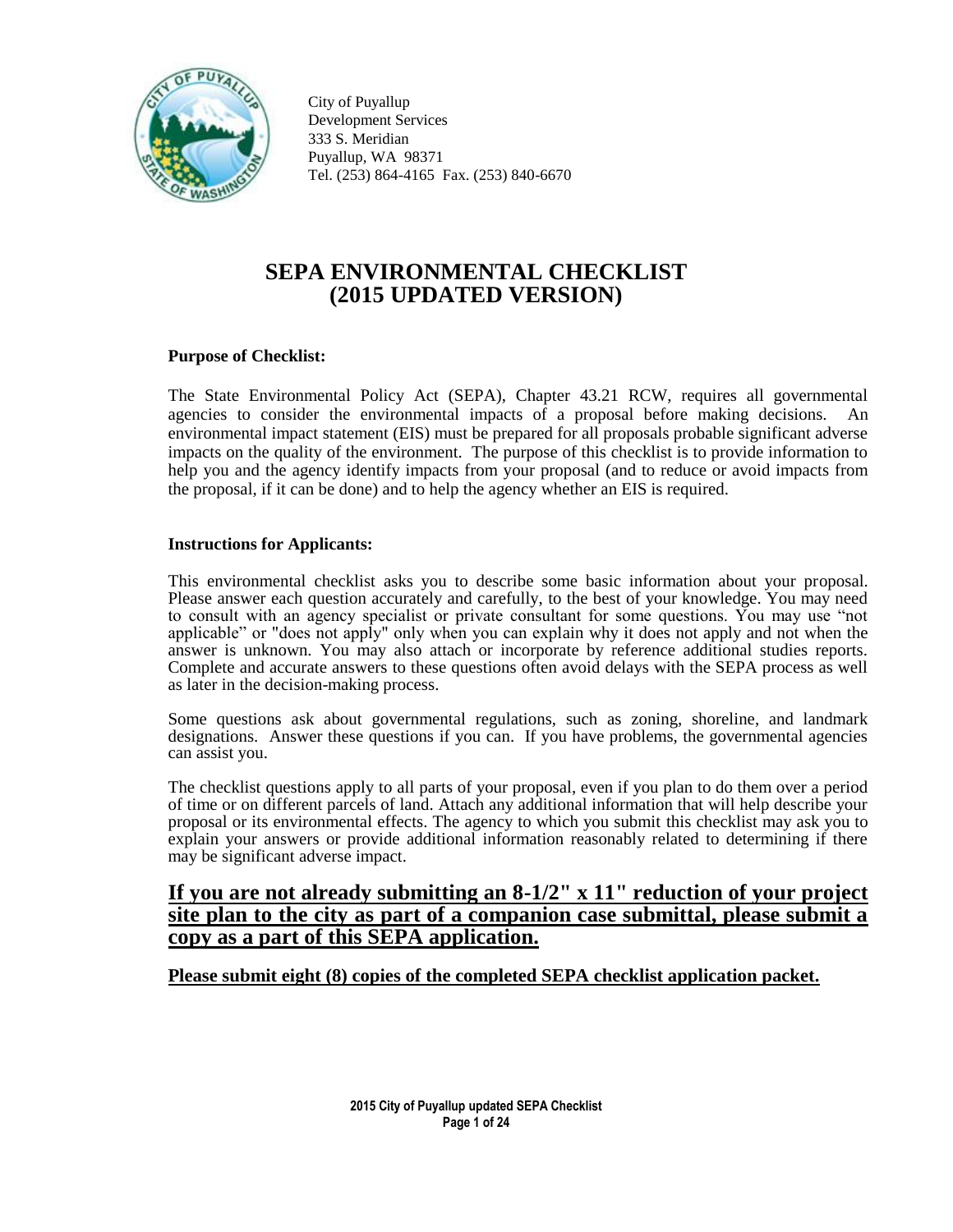# **A. BACKGROUND**

# 1. Name of proposed project:

# 2. Name of Applicant:

# 3. Mailing address, phone number of applicant and contact person:

# 4. Date checklist prepared:

# 5. Agency requesting checklist:

# 6. Proposed timing or schedule (including phasing, if applicable):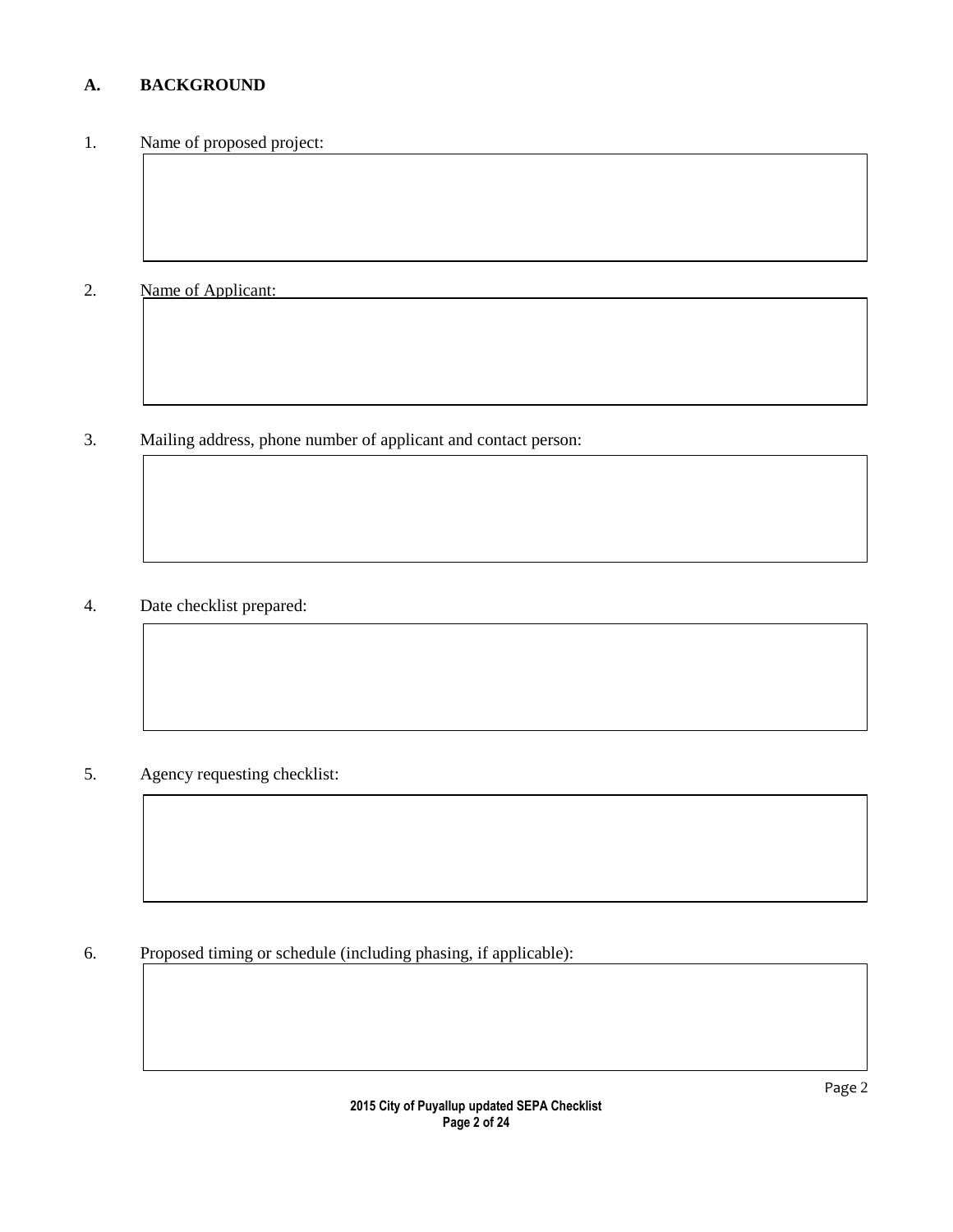7. Do you have any plans for future additions, expansion, or further activity related to or connected with this proposal? If yes, explain.

8. List any environmental information you know about that has been prepared, or will be prepared, directly related to this proposal.

9. Do you know whether applications are pending for governmental approvals of other proposals directly affecting the property covered by your proposal? If yes, explain.

10. List any governmental approvals or permits that will be needed for your proposal, if known.

11. Give brief, complete description of your proposal, including uses and the size of the project and site. There are several questions later in this checklist that ask you to describe certain aspects of your proposal. You do not need to repeat those answers on this page. (Lead agencies may modify this form to include additional specific information or project description).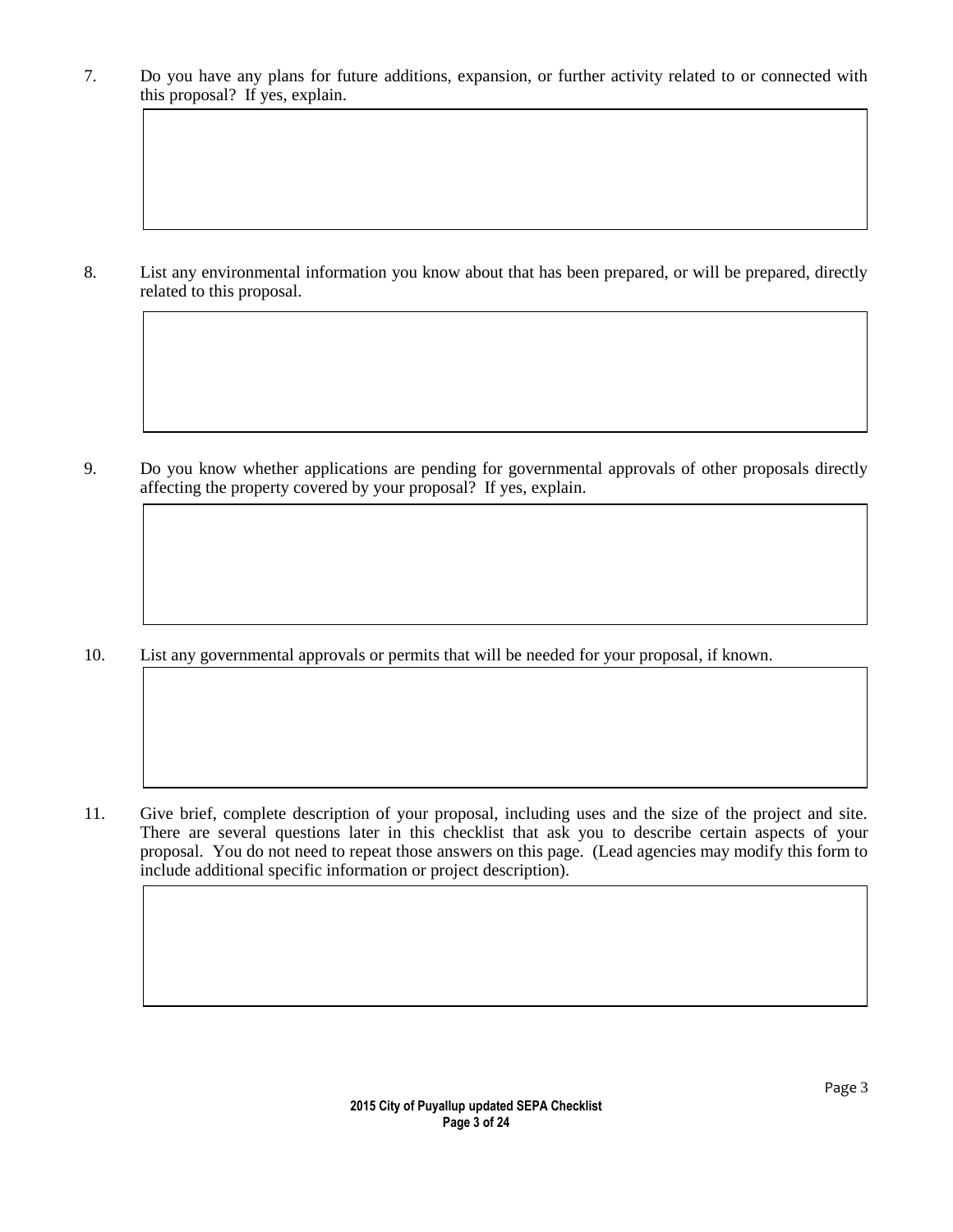12. Location of proposal. Give sufficient information for a person to understand the precise location of your proposed project, including street address, if any, and section, township, and range, if known. If the proposal would occur over a range of area, provide the range of boundaries of the site(s). Provide a legal description, site plan, vicinity map, and topographic map, if reasonably available. While you should submit any plans required by the agency, you are not required to duplicate maps or detailed plans submitted with any permit applications related to this checklist.

# **B. ENVIRONMENTAL ELEMENTS**

# **1. Earth**

- a. General description of the site (circle one): Flat, rolling, hilly, steep, slopes, mountains, other
- b. What is the steepest slope on the site (approximate percent slope)?
- c. What general types of soils are found on the site (for example: clay, sand, gravel, peat, muck)? If you know the classification of agricultural soils, specify them and note any agricultural land of long-term commercial significance and whether the proposal results in removing any of these soils.

d. Are there surface indications or history of unstable soils in the immediate vicinity? If so, describe.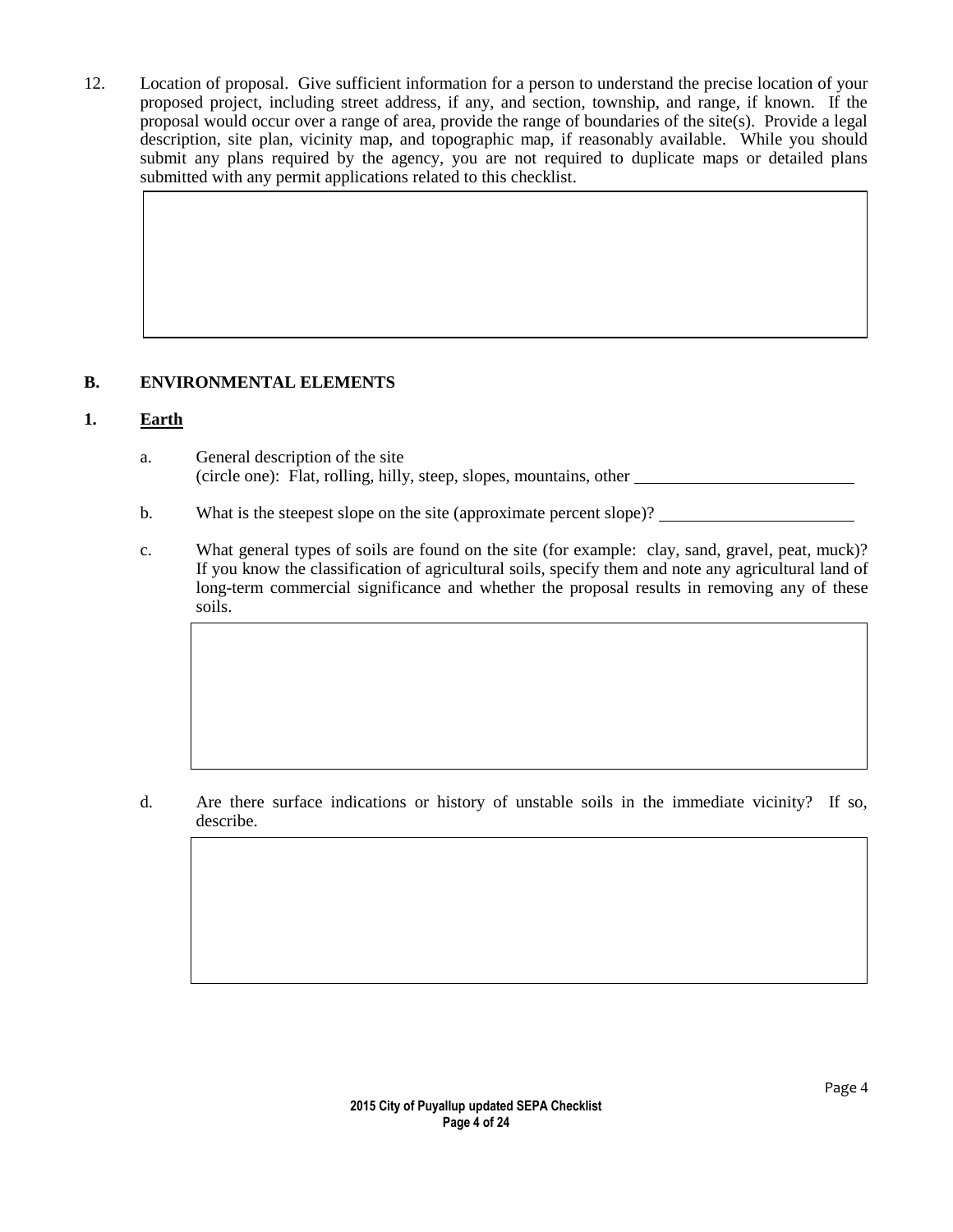e. Describe the purpose, type and approximately quantities of any filling or grading proposed. Indicate source of fill.

f. Could erosion occur as a result of clearing, construction or use? If so, generally describe.

g. About what percent of the site will be covered with impervious surface after project construction (for example: asphalt or buildings)?

h. Proposed measures to reduce or control erosion, or other impacts to the earth, if any: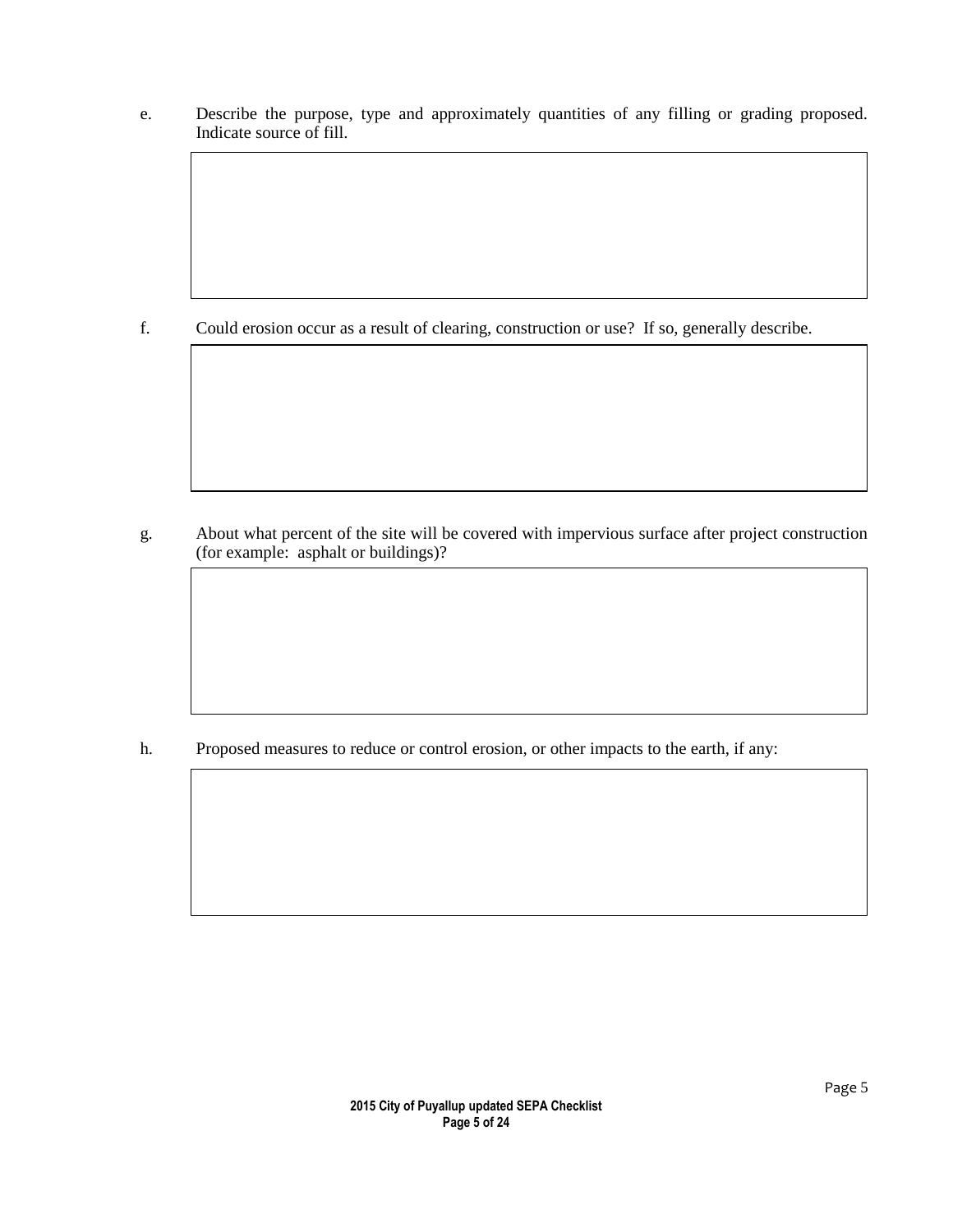# **2. Air**

a. What types of emissions to the air would result from the proposal during construction, operation, and maintenance when the project is completed? If any, generally describe and give approximate quantities if known.

b. Are there any off-site sources of emissions or odor that may affect your proposal? If so, generally describe.

c. Proposed measures to reduce or control emissions or other impacts to air, if any.

## **3. Water**

- a. Surface Water:
	- 1. Is there any surface water body on or in the immediate vicinity of the site (including year-round and seasonal streams, saltwater, lakes, ponds, wetlands)? If yes, describe type and provide names. If appropriate, state what stream and river it flows into.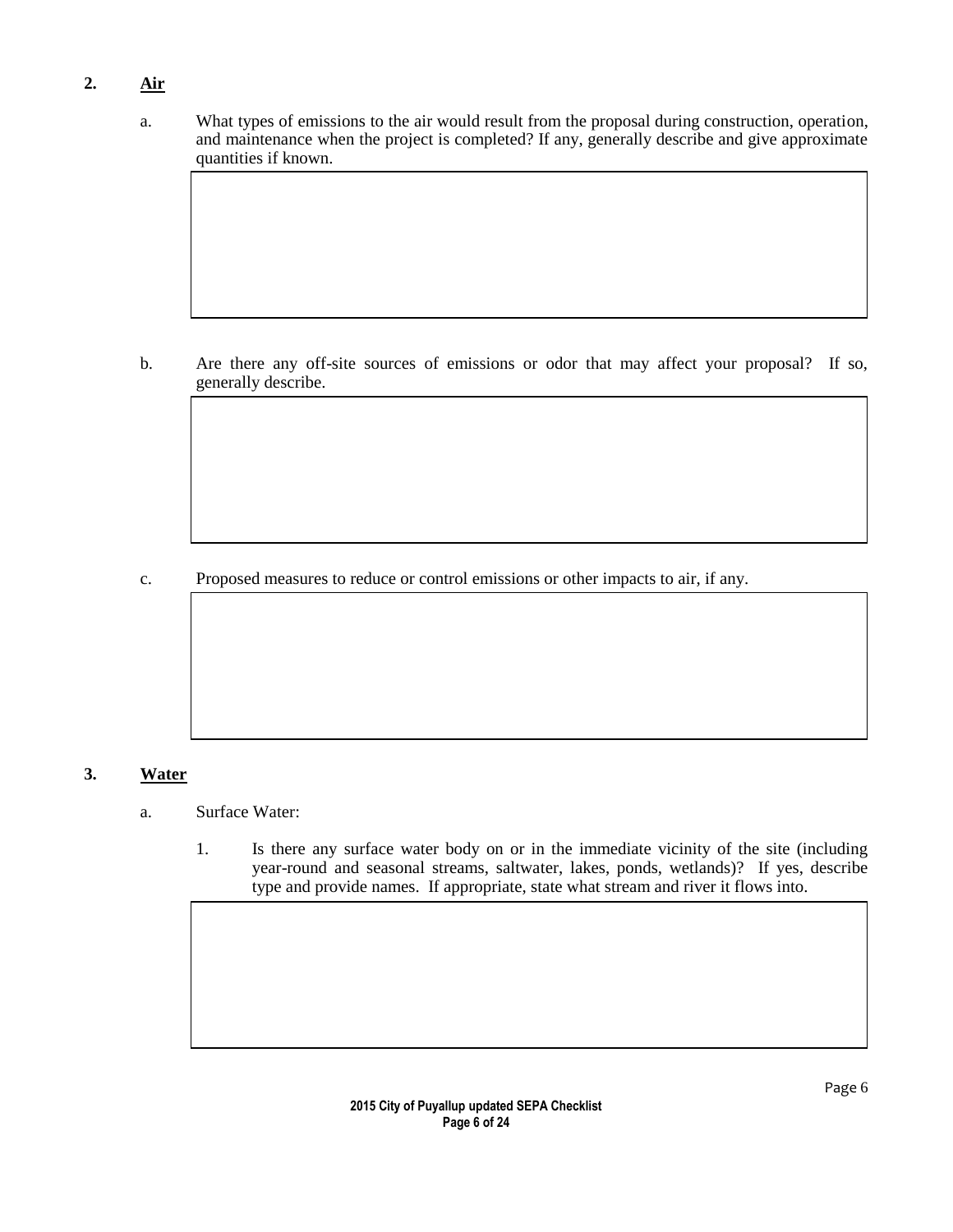2. Will the project require any work over, in, or adjacent to (within 200 feet) the described waters? If yes, please describe and attach available plans.

3. Estimate the amount of fill and dredge material that would be placed in or removed from surface water or wetlands and indicate the area of the site that would be affected. Indicate the source of fill material.

4. Will the proposal requires surface water withdrawals or diversions? Give general description, purpose, and approximate quantities, if known.

5. Does the proposal lie within a 100-year floodplain. If so, note location on the site plan.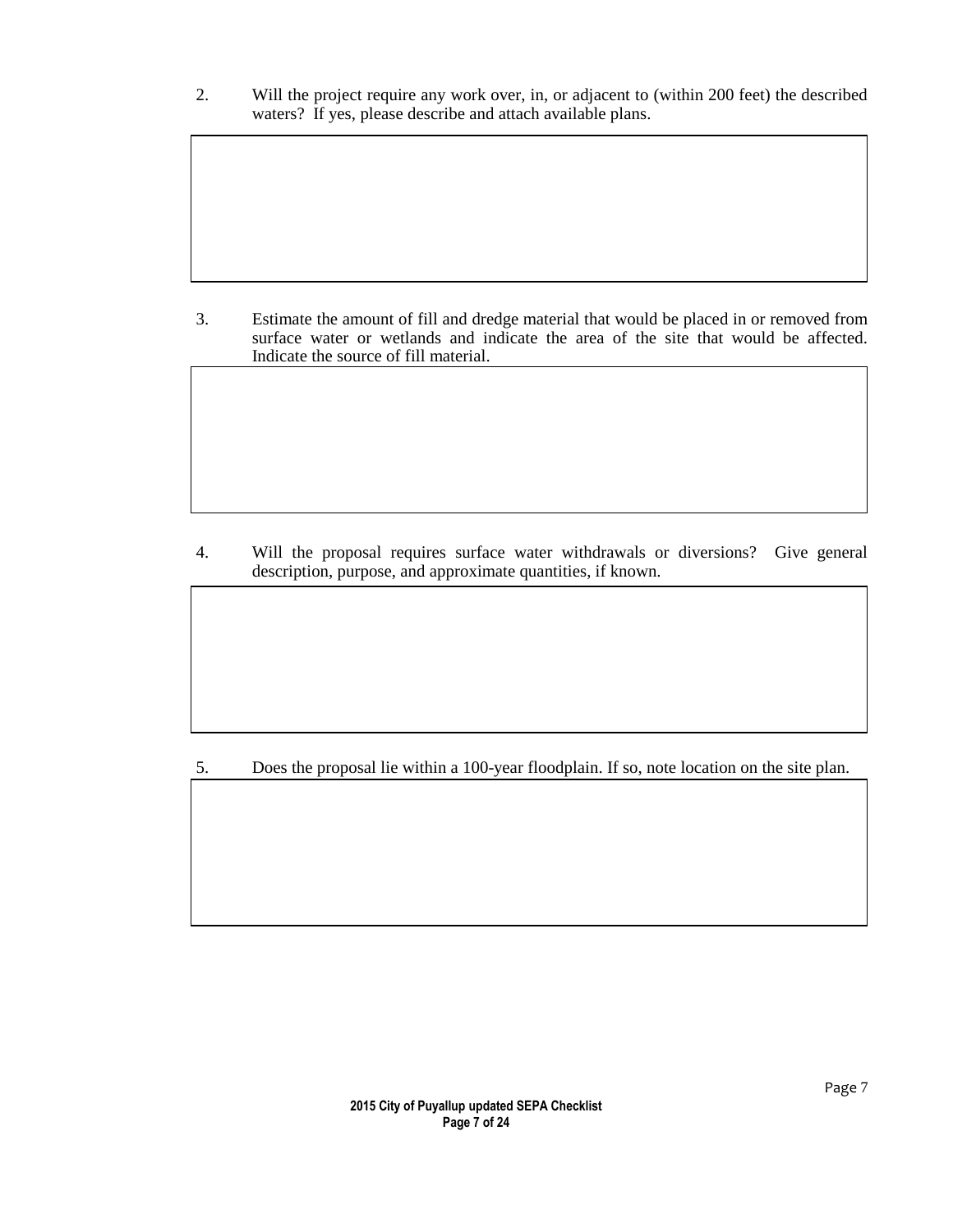6. Does the proposal involve any discharges of waste materials to surface waters? If so, describe the type of waste and anticipated volume of discharge.

#### b. Ground:

1. Will groundwater be withdrawn from a well for drinking water or other purposes? If so, give a general description of the well, proposed uses and approximate quantities withdrawn from the well. Will water be discharged to groundwater? Give general description, purpose, and approximate quantities if known.

2. Describe waste material that will be discharged into the ground from septic tanks or other sources, if any (for example: domestic sewage; industrial, containing the following chemicals.....; agricultural; etc.). Describe the general size of the system, the number of such systems, the number of houses to be served (if applicable), or the number of animals or humans the system(s) are expected to serve.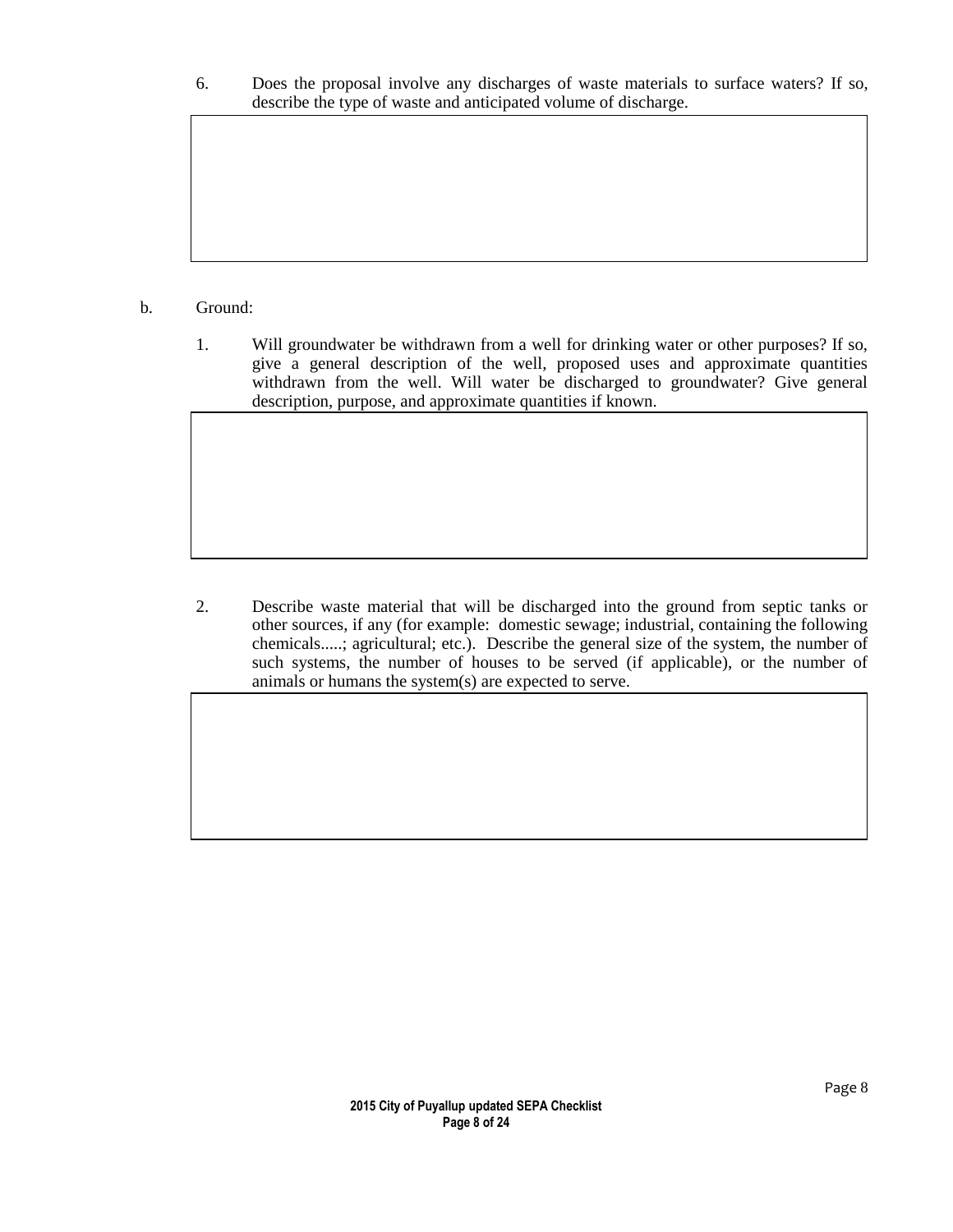- c. Water Runoff (including storm water):
	- 1. Describe the source of runoff (including storm water) the method of collection and disposal, if any (including quantities, if known). Where will this water flow? Will this flow into other waters? If so, describe.

2. Could waste materials enter ground or surface waters? If so, generally describe.

3. Does the proposal alter or otherwise affect drainage patterns in the vicinity of the site? If so, describe.

d. Proposed measures to reduce or control surface, ground, and runoff water, and drainage pattern impacts, if any: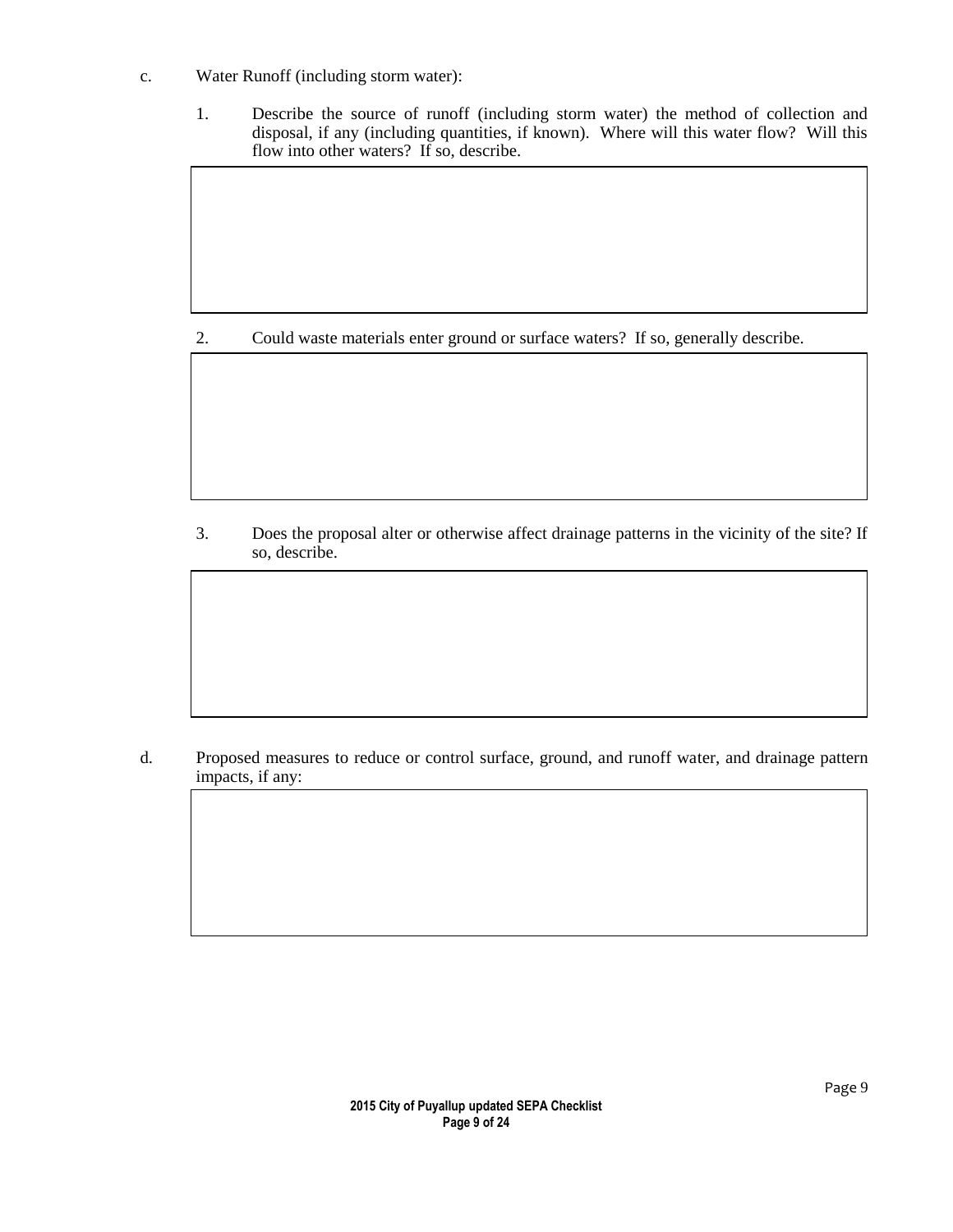# **4. Plants**

a. Check or circle types of vegetation found on the site:

| deciduous tree: alder, maple, aspen, other                           |
|----------------------------------------------------------------------|
| evergreen tree: fir, cedar, pine, other                              |
| shrubs                                                               |
| pasture                                                              |
| crop or grain                                                        |
| orchards, vineyards or other permanent crops.                        |
| wet solid plants: cattail, buttercup, bullrush, skunk cabbage, other |
| water plants: water lily, eelgrass, milfoil, other                   |
| other types of vegetation                                            |

b. What kind and amount of vegetation will be removed or altered?

c. List threatened or endangered species known to be on or near the site.

d. Proposed landscaping, use of native plants, or other measures to preserve or enhance vegetation on the site, if any.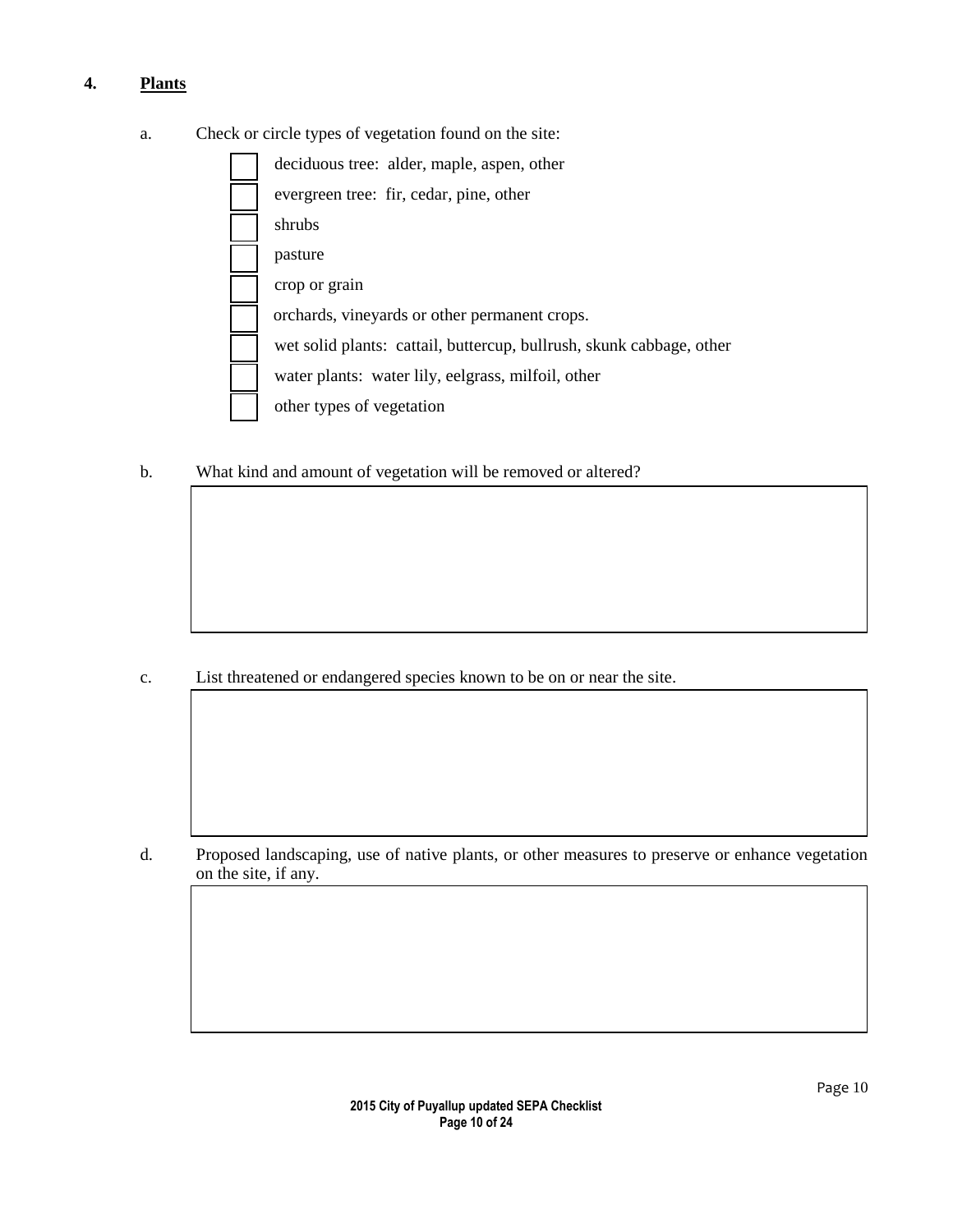e. List all noxious weeds and invasive species known to be on or near the site.

## **5. Animals**

a. Circle any birds and animals which have been observed on or near the site or are known to be on or near the site:

Birds: hawk, heron, eagle, songbirds, other

Mammals: deer, bear, elk, beaver, other

Fish: bass, salmon, trout, herring, shellfish, other:

b. List any threatened or endangered species known to be on or near the site.

c. Is the site part of a migration route? If so, explain.

d. Proposed measures to preserve or enhance wildlife, if any.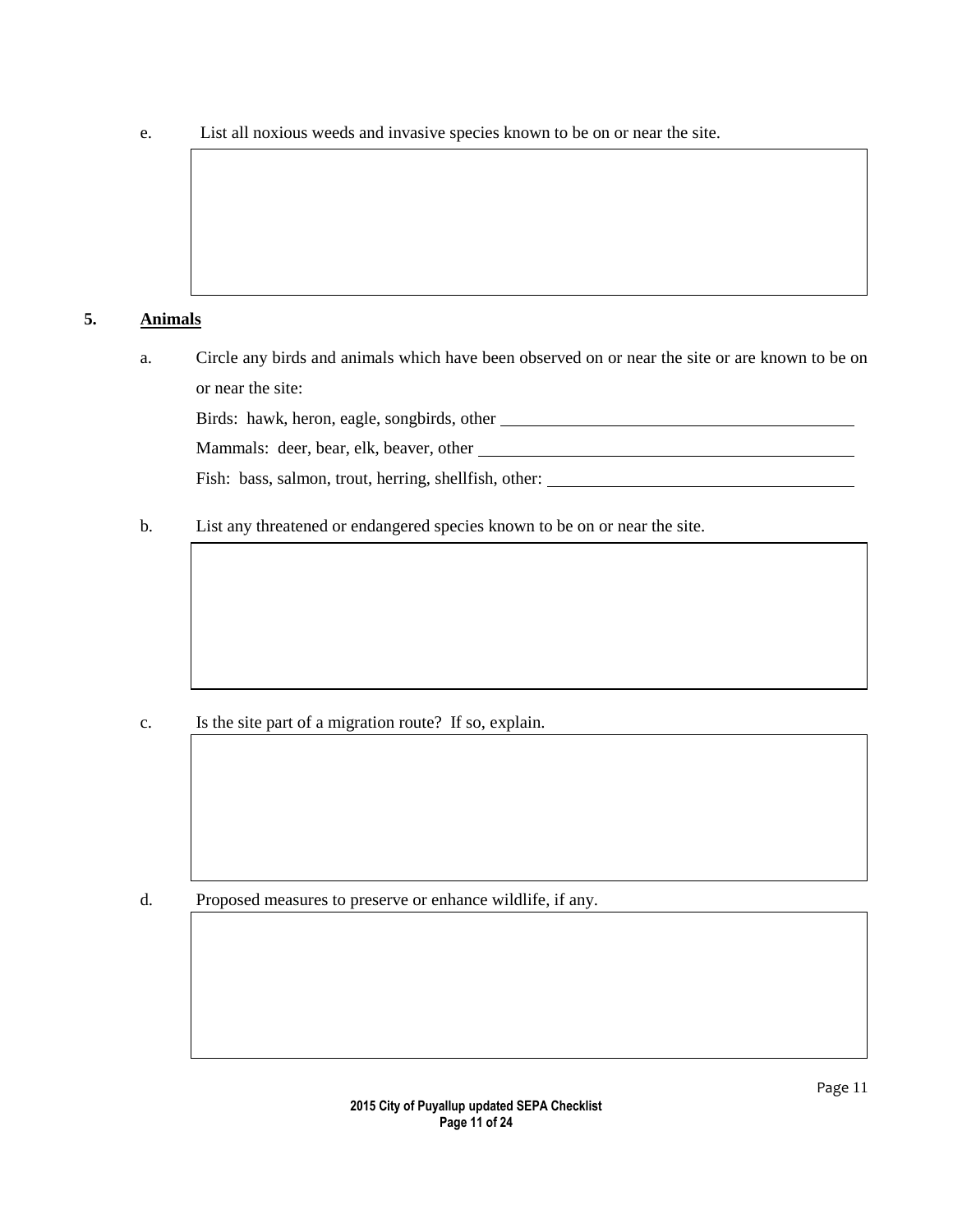## **6. Energy and Natural Resources**

a. What kind of energy (electric, natural gas, oil, wood stove, solar) will be used to meet the completed project's energy needs? Describe whether it will be used for heating, manufacturing, etc.

b. Would your project affect the potential use of solar energy by adjacent properties? If so, generally describe.

c. What kind of energy conservation features are included in the plans of this proposal? List other proposed measures to reduce or control energy impacts, if any.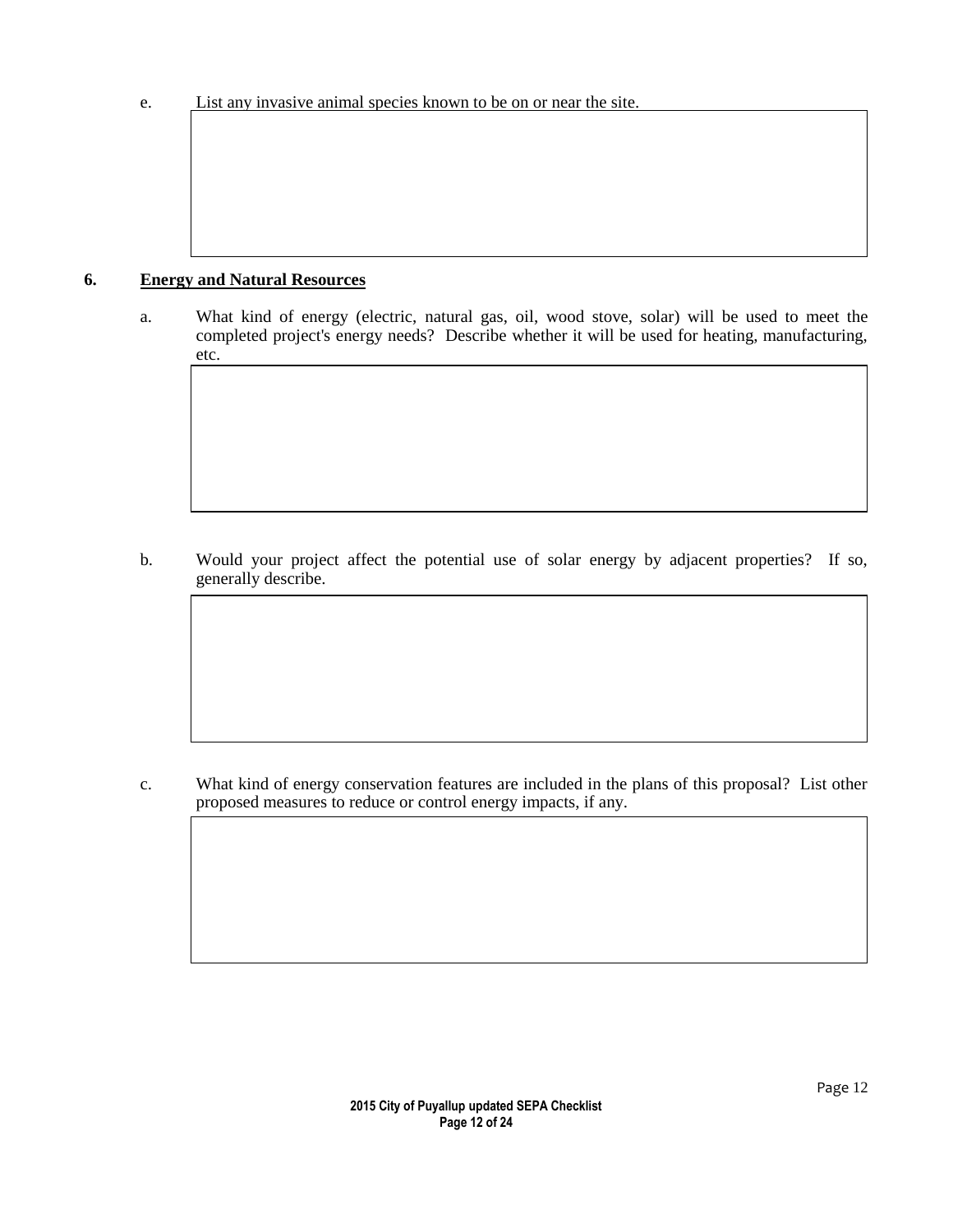## **7. Environmental Health**

a. Are there any environmental health hazards, including exposure to toxic chemicals, risk of fire and explosion, spill, or hazardous waste, that could occur as a result of this proposal? If so, describe.

1. Describe any known or possible contamination at the site from present or past uses.

2. Describe existing hazardous chemicals/conditions that might affect project development and design. This includes underground hazardous liquid and gas transmission pipelines located within the project area and in the vicinity.

3. Describe any toxic or hazardous chemicals that might be stored, used, or produced during the project's development or construction, or at any time during the operating life of the project.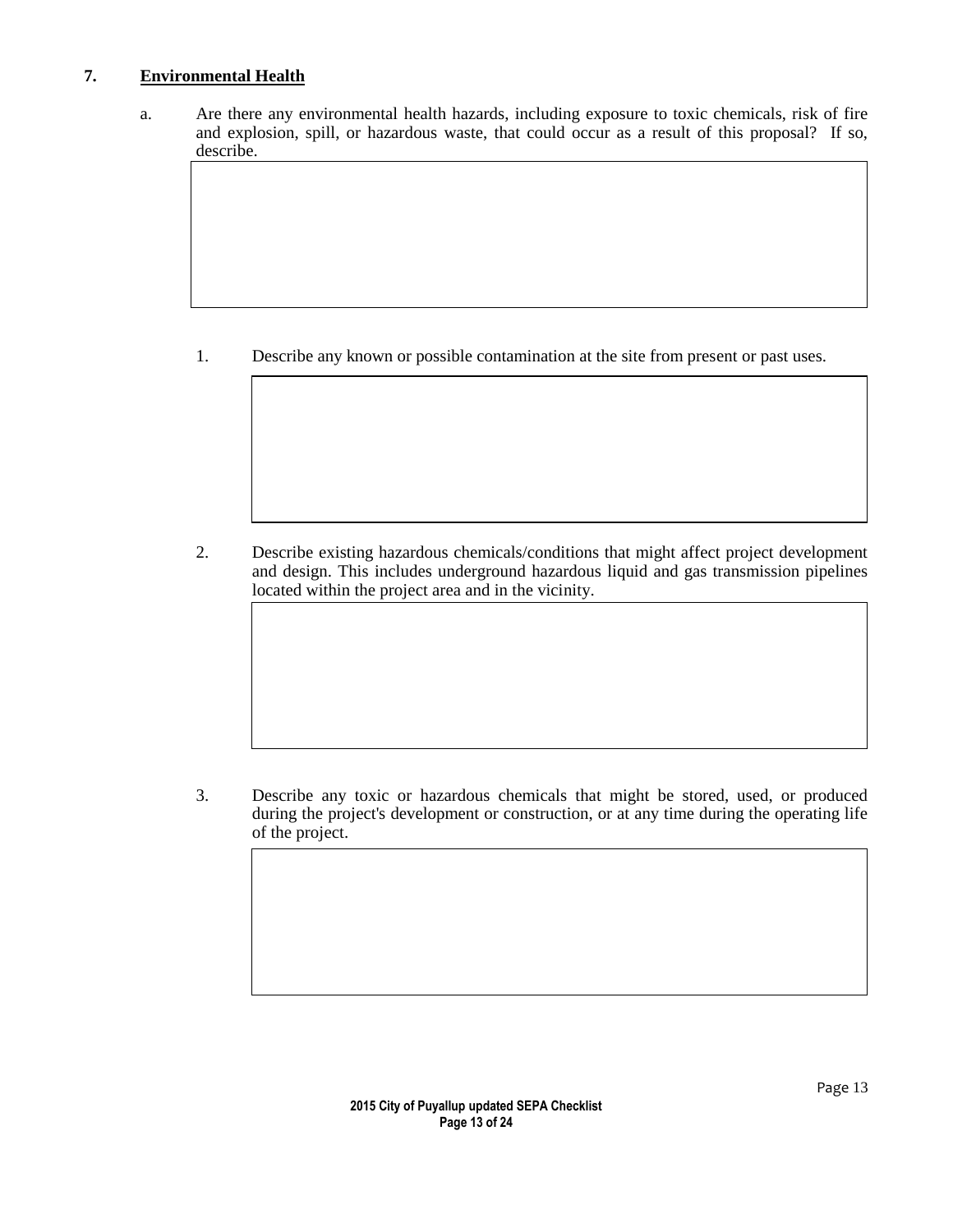4. Describe special emergency services that might be required.

5. Proposed measures to reduce or control environmental health hazards, if any:

- b. Noise
	- 1. What types of noise exist in the area which may affect your project (for example: traffic, equipment, operation, other)?

2. What types and levels of noise would be created by or associated with the project on a short-term or long-term basis (for example: traffic, construction, operation, other)? Indicate what hours noise would come from the site.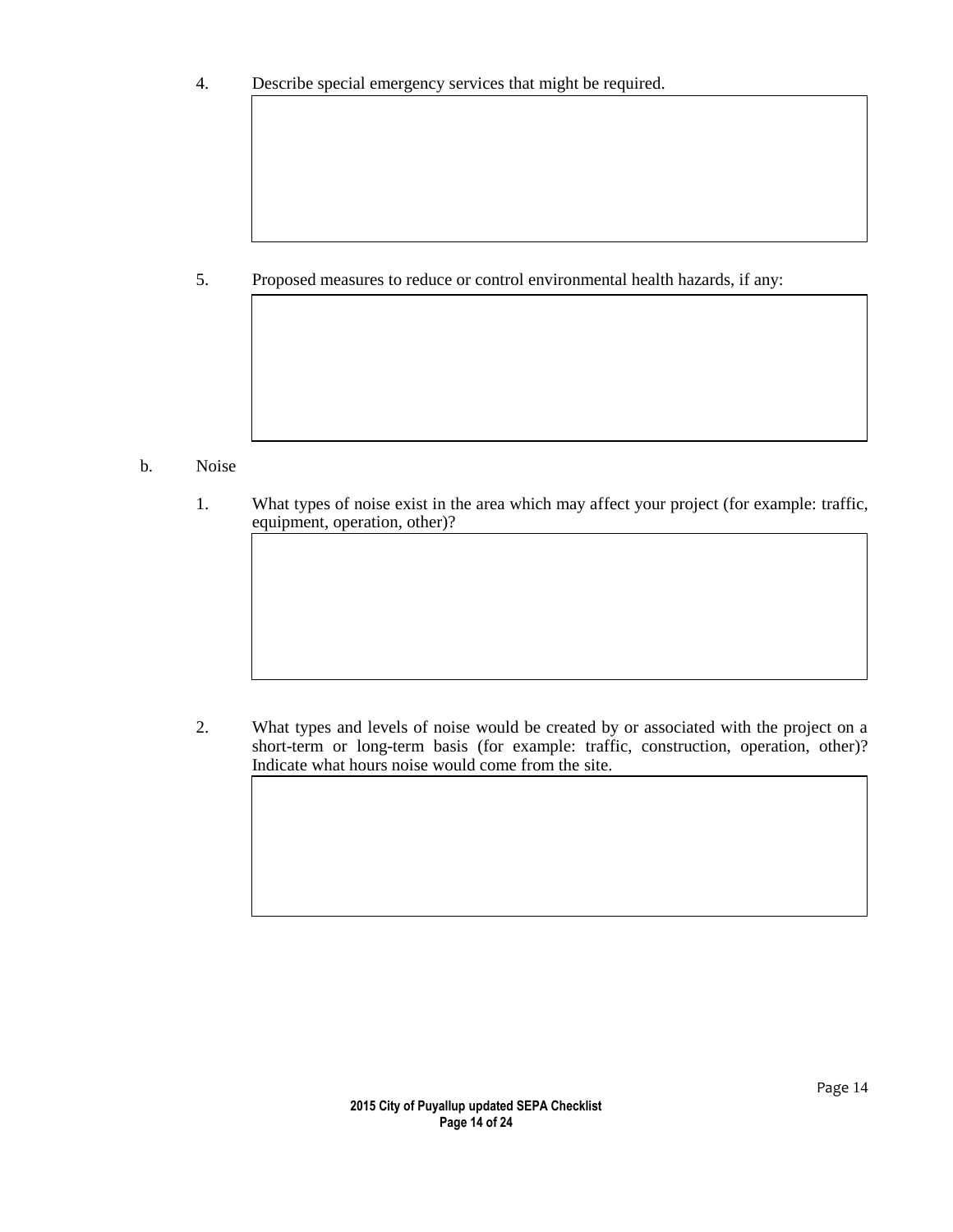#### **8. Land and Shoreline Use**

a. What is the current use of the site and adjacent properties? Will the proposal affect current land uses on nearby or adjacent properties? If so, describe.

b. Has the project site been used as working farmlands or working forest lands? If so, describe. How much agricultural or forest land of long-term commercial significance will be converted to other uses as a result of the proposal, if any? If resource lands have not been designated, how many acres in farmland or forest land tax status will be converted to non-farm or non-forest use?

1. Will the proposal affect or be affected by surrounding working farm or forest land normal business operations, such as oversize equipment access, the application of pesticides, tilling, and harvesting? If so, how: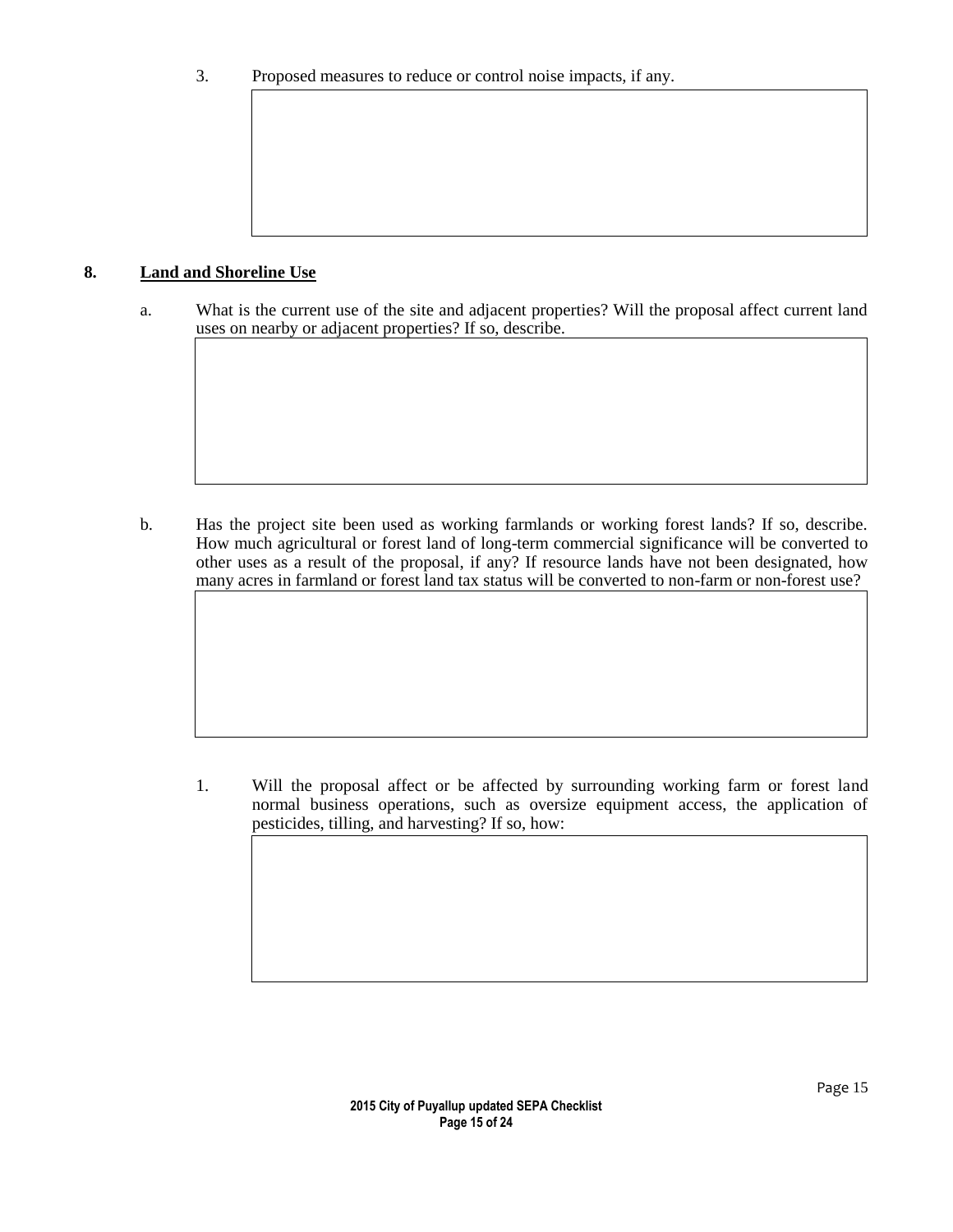d. Will any structures be demolished? If so, what?

e. What is the current zoning classification of the site?

f. What is the current comprehensive plan designation of the site?

g. If applicable, what is the current shoreline master program designation of the site?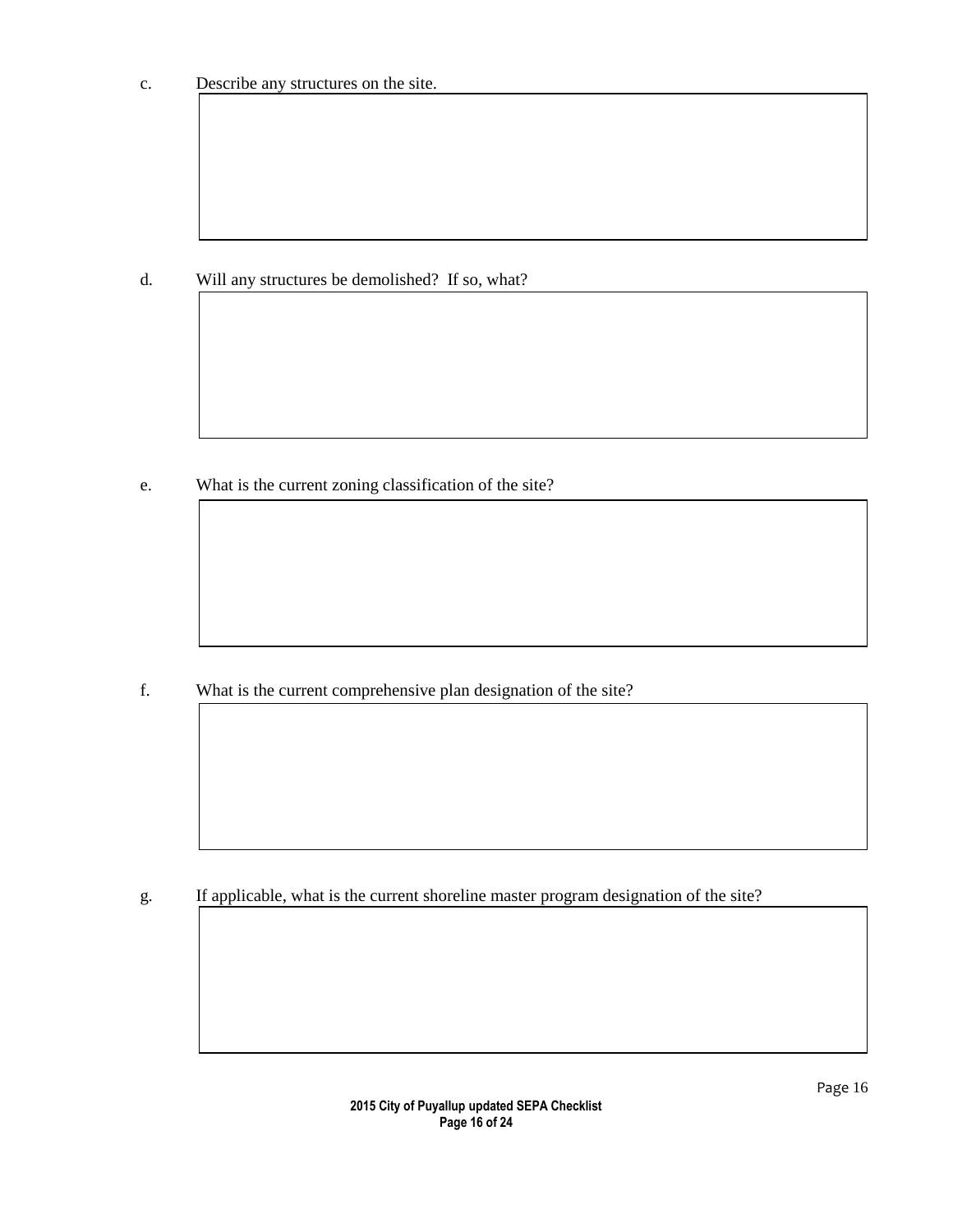h. Has any part of the site been classified as a critical area by the city or county? If so, specify.

i. Approximately how many people would reside or work in the completed project?

j. Approximately how many people would the completed project displace?

k. Proposed measures to avoid or reduce displacement impacts, if any?

l. Proposed measures to ensure the proposal is compatible with existing and projected land uses and plans, if any.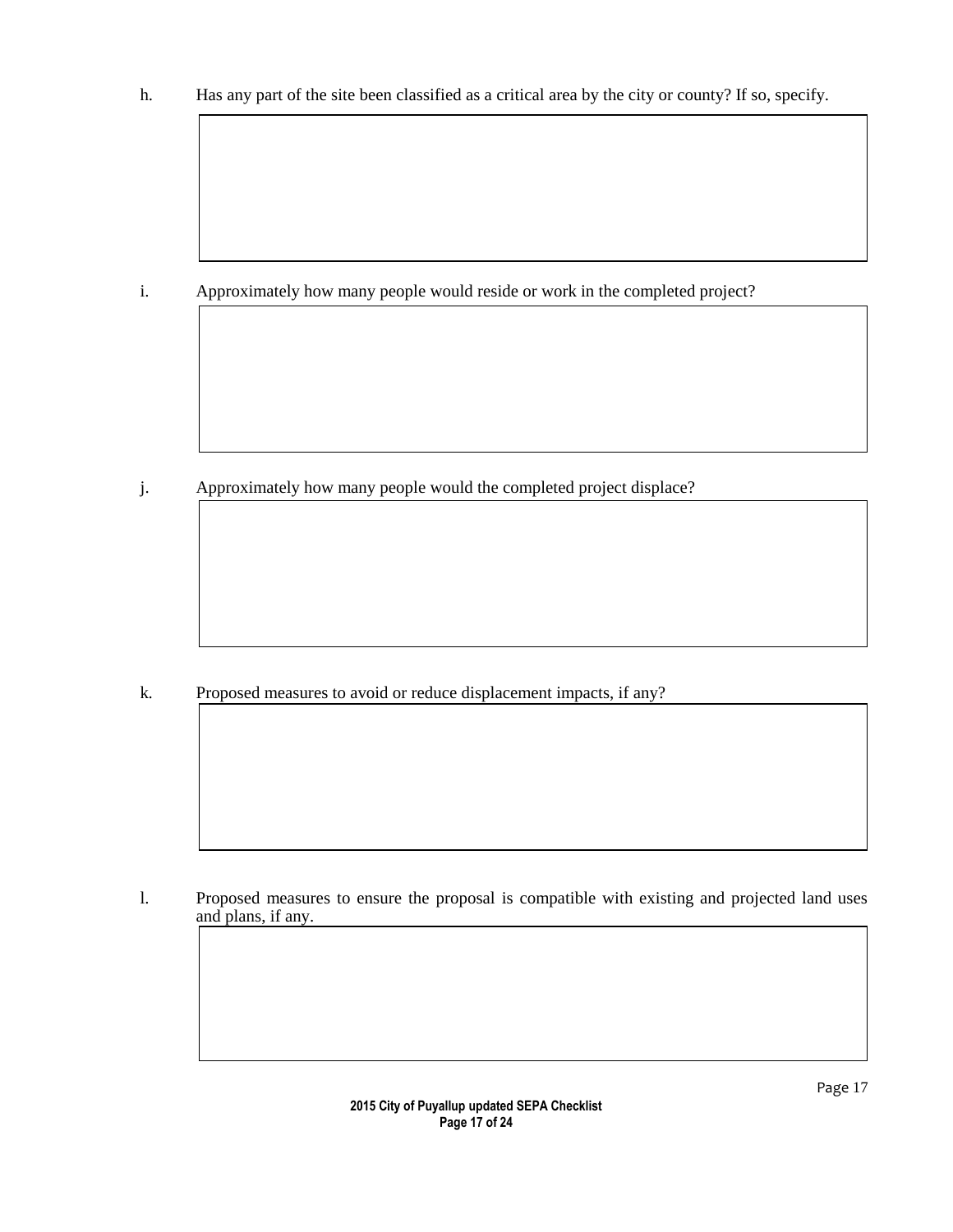m. Proposed measures to ensure the proposal is compatible with nearby agricultural and forest lands of long-term commercial significance, if any:

# **9. Housing**

a. Approximately how many units would be provided, if any? Indicate whether high, middle, or low-income housing.

b. Approximately how many units, if any, would be eliminated? Indicate whether high, middle or low-income housing.

c. Proposed measures to reduce or control housing impacts, if any.

## **10. Aesthetics**

a. What is the tallest height of any proposed structure(s), not including antennas; what is the principle exterior building material(s) proposed?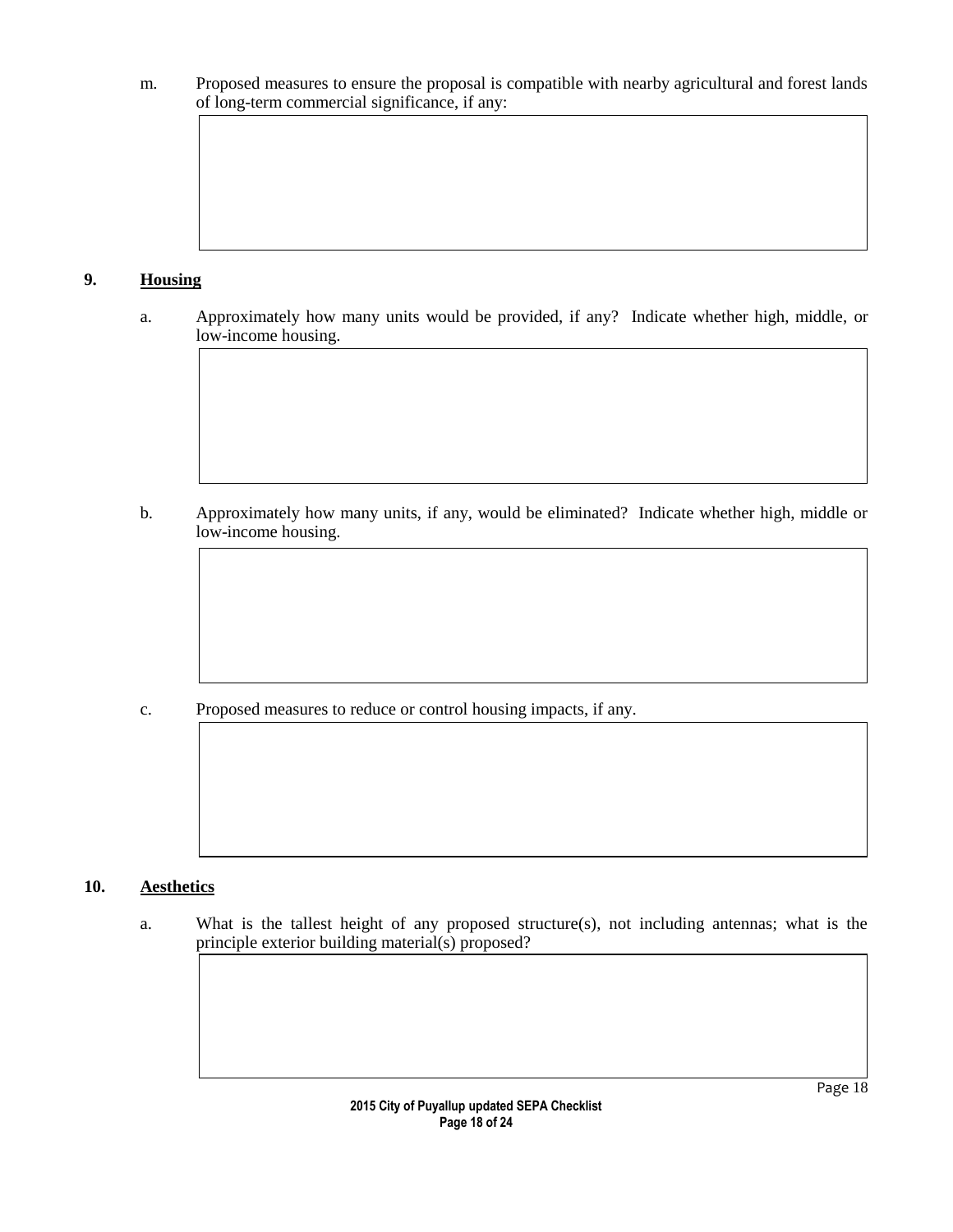b. What views in the immediate vicinity would be altered or obstructed?

c. Proposed measures to reduce or control aesthetic impacts, if any.

# **11. Light and Glare**

a. What type of light or glare will the proposal produce? What time of day would it mainly occur?

b. Could light or glare from the finished project be a safety hazard or interfere with views?

c. What existing off-site sources of light or glare may affect your proposal?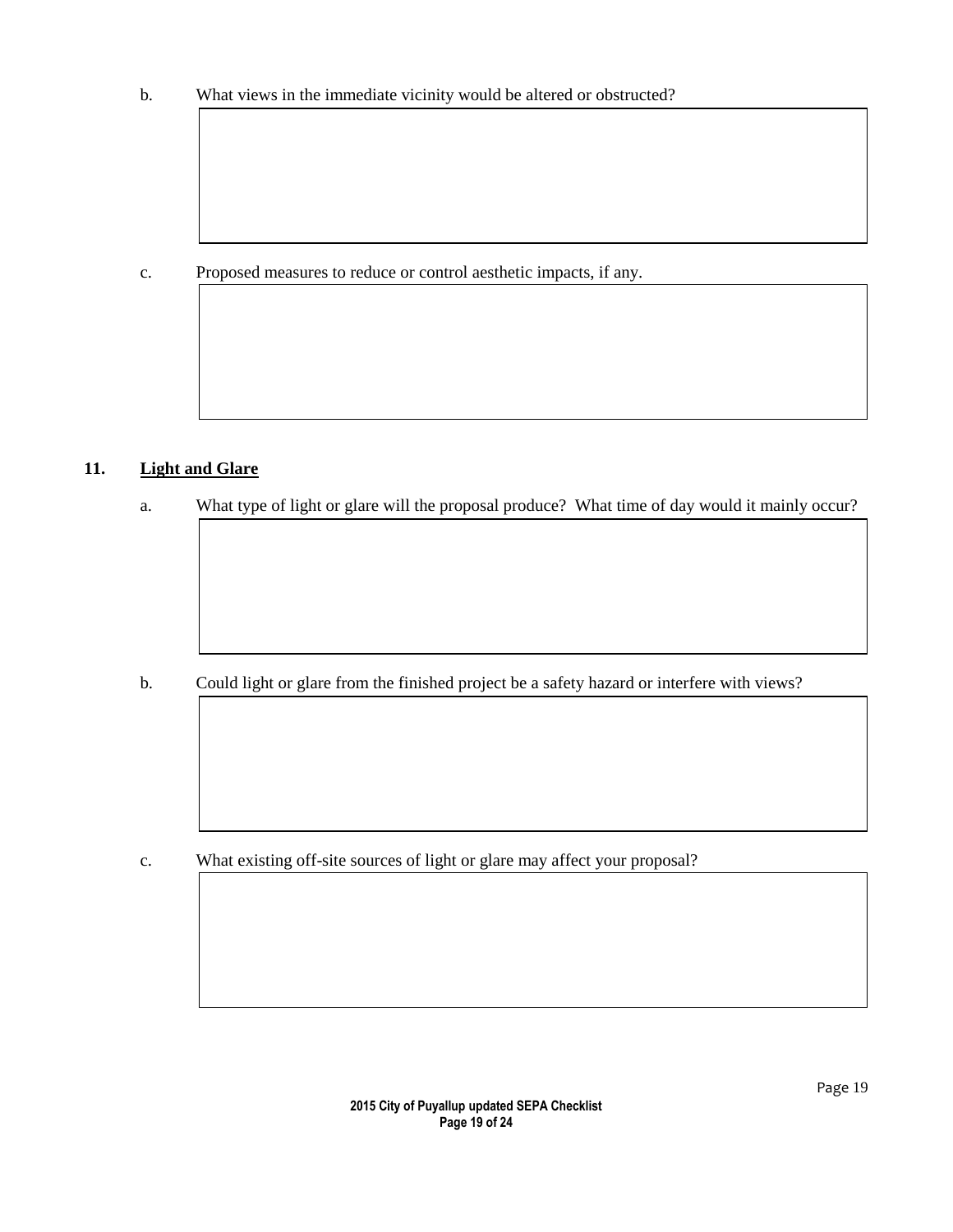d. Proposed measures to reduce or control light and glare impacts, if any?

# **12. Recreation**

a. What designated and informal recreational opportunities are in the immediate vicinity?

b. Would the proposed project displace any existing recreational uses? If so, describe.

c. Proposed measures to reduce or control impacts on recreation, including recreation opportunities to be provided by the project or applicant, if any.

# **13. Historic and Cultural Preservation**

a. Are there any buildings, structures, or sites, located on or near the site that are over 45 years old listed in or eligible for listing in national, state, or local preservation registers located on or near the site? If so, specifically describe.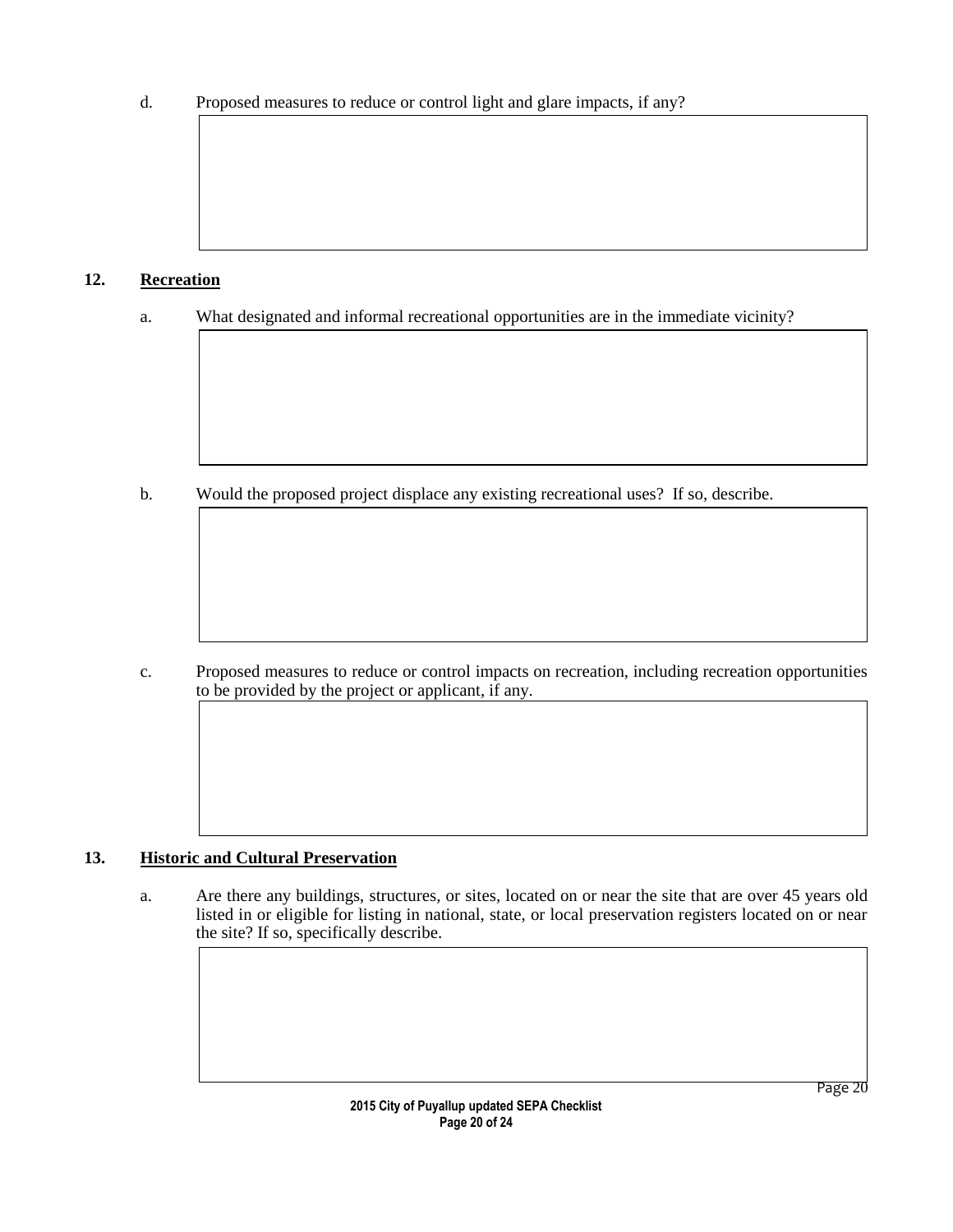b. Are there any landmarks, features, or other evidence of Indian or historic use or occupation? This may include human burials or old cemeteries. Are there any material evidence, artifacts, or areas of cultural importance on or near the site? Please list any professional studies conducted at the site to identify such resources.

c. Describe the methods used to assess the potential impacts to cultural and historic resources on or near the project site. Examples include consultation with tribes and the department of archeology and historic preservation, archaeological surveys, historic maps, GIS data, etc.

d. Proposed measures to avoid, minimize, or compensate for loss, changes to, and disturbance to resources. Please include plans for the above and any permits that may be required.

# **14. Transportation**

a. Identify public streets and highways serving the site or affected geographic area and describe proposed access to the existing street system. Show on site plans, if any.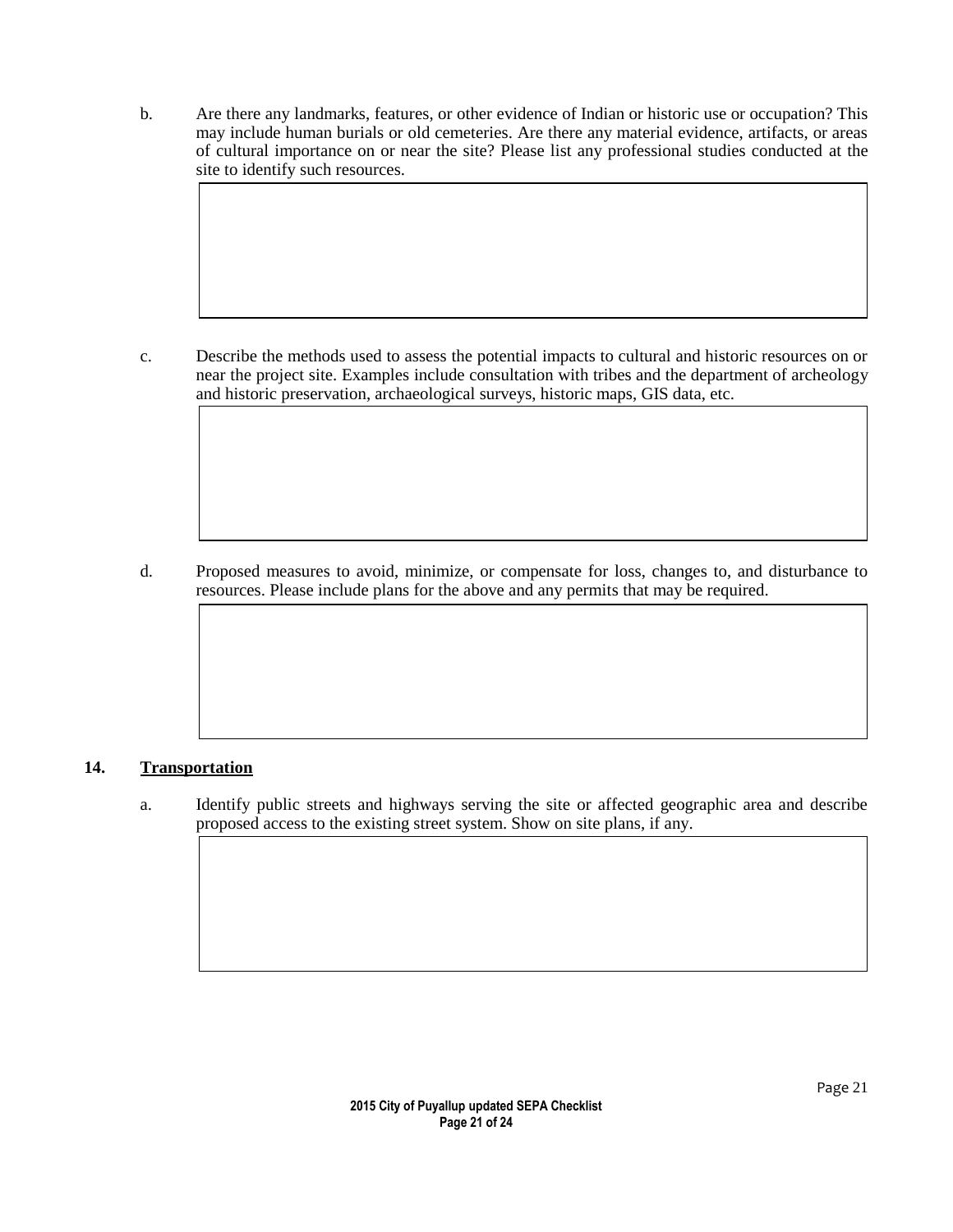b. Is the site or affected geographic area currently served by public transit? If so, generally describe. If not, what is the approximate distance to the nearest transit stop?

c. How many additional parking spaces would the completed project or non-project proposal have? How many would the project or proposal eliminate?

d. Will the proposal require any new or improvements to existing roads, streets, pedestrian, bicycle or state transportation facilities, not including driveways? If so, generally describe (indicate whether public or private).

e. Will the project or proposal use (or occur in the immediate vicinity of) water, rail, or air transportation? If so, generally describe.

f. How many vehicular trips per day would be generated by the completed project or proposal? If known, indicate when peak volumes would occur and what percentage of the volume would be trucks (such as commercial and nonpassenger vehicles). What data or transportation models were used to make these estimates?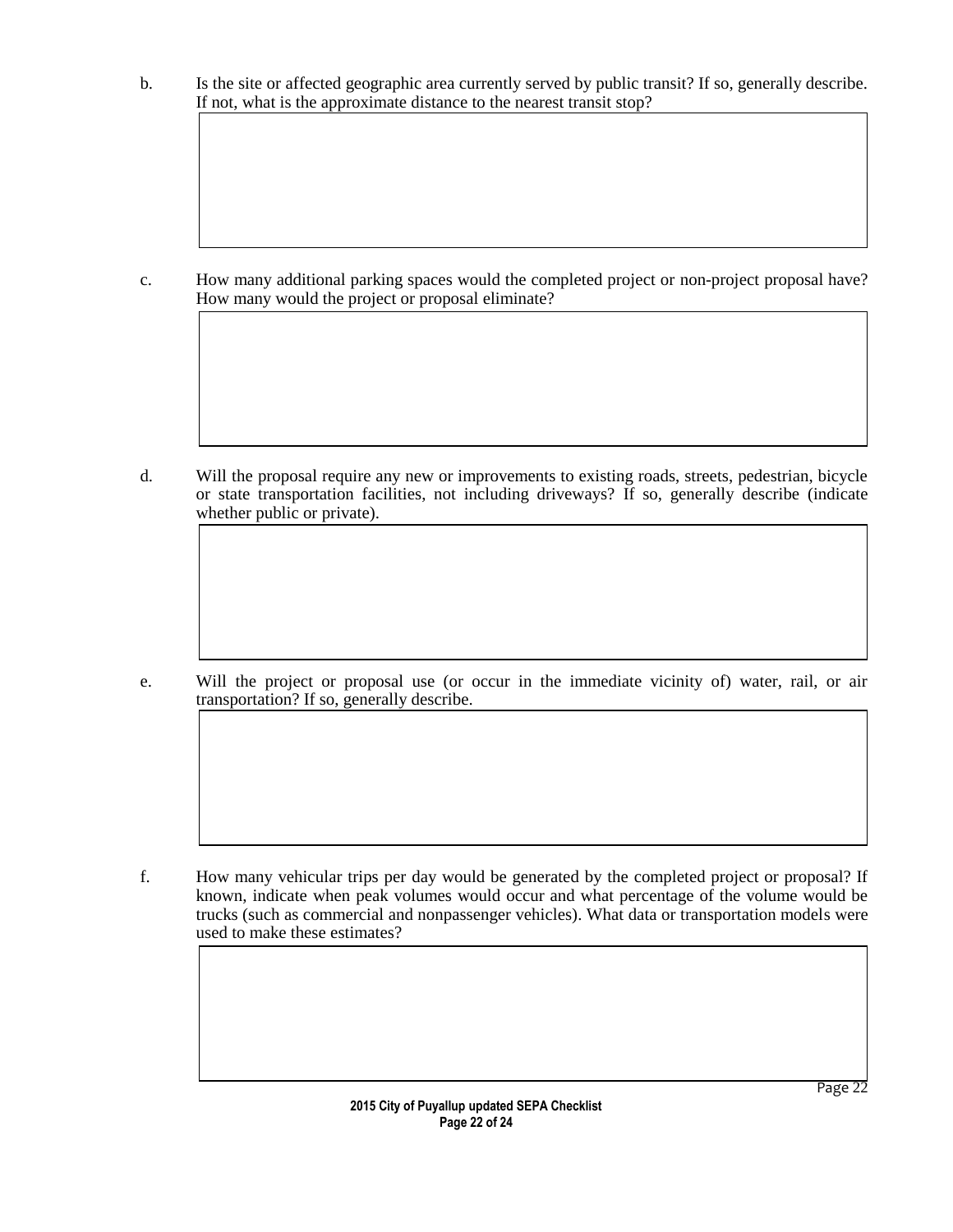g. Will the proposal interfere with, affect or be affected by the movement of agricultural and forest products on roads or streets in the area? If so, generally describe.

# h. Proposed measures to reduce or control transportation impacts, if any:

## **15. Public Services**

a. Would the project result in an increased need for public services (for example: fire protection, police protection, public transit, health care, schools, other)? If so, generally describe.

b. Proposed measures to reduce or control direct impacts on public services, if any.

## **16. Utilities**

a. Circle utilities currently available at the site:

electricity, natural gas, water, refuse service, telephone, sanitary sewer, septic system, other:

Page 23